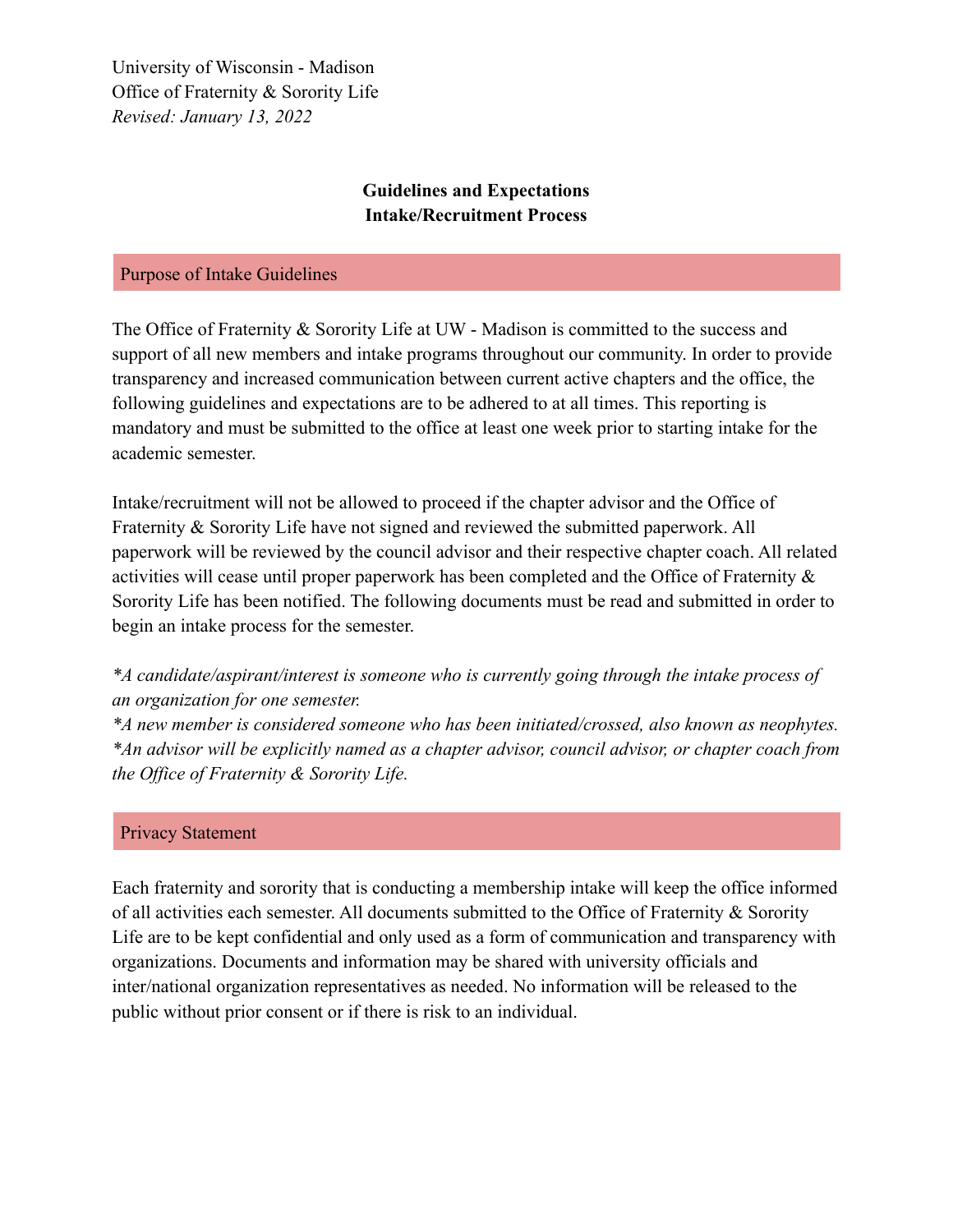### Stance on Hazing

Chapters are responsible for the actions of their members, alumni, and/or guests who participate in their new member/intake process and may be referred to a judicial review should there be any alleged violations of the student code of conduct. Chapter officers are responsible for communicating the University's Hazing Policy and Student Code of Conduct to all members, new members, alumni, and guests each semester. All intake/recruitment processes and activities must comply with local, state, and federal laws as well the UW-Madison Code of Conduct.

The University of Wisconsin - Madison strictly prohibits and has a zero-tolerance for all Registered Student Organizations with any activities or programs that engage in hazing. Any individual found sponsoring or engaging in hazing activities on or off-campus may be subject to University disciplinary action and any organization may be subject to suspension, expulsion, or revocation of University recognition. All actions of the organization, potential new members, and new members must adhere to the [Code of Conduct](https://guide.cfli.wisc.edu/documents/code-of-conduct/).

[Wisconsin State law](https://docs.legis.wisconsin.gov/statutes/statutes/948/51) prohibits any forms of hazing and is defined as:

*No person may intentionally or recklessly engage in acts which endanger the physical health or safety of a student for the purpose of initiation or admission into or affiliation with any organization operating in connection with a school, college or university. Under those circumstances, prohibited acts may include any brutality of a physical nature, such as whipping, beating, branding, forced consumption of any food, liquor, drug or other substance, forced confinement or any other forced activity which endangers the physical health or safety of the student.*

Any individual can make a report through the hazing [incident report](https://cm.maxient.com/reportingform.php?UnivofWisconsinMadison&layout_id=15) or call the Office of Fraternity & Sorority Life. In reading this form and submitting Form F, chapter leadership understands the UW-Madison policies and the Wisconsin state laws regarding hazing. Chapter Officers are responsible to ensure that their new member program does not involve activities defined as hazing.

### Intake and New Member Presentation Expectations

- Membership activities should not interfere with academic endeavors or class meetings.
- All activities must be completed before midnight (i.e. history lessons, study sessions, new member presentation practices).
- Membership activities should not include the presence, consumption, or encouragement of alcohol and/or illegal substances.
- Chapter advisors must be aware and sign off on all membership intake-related activities.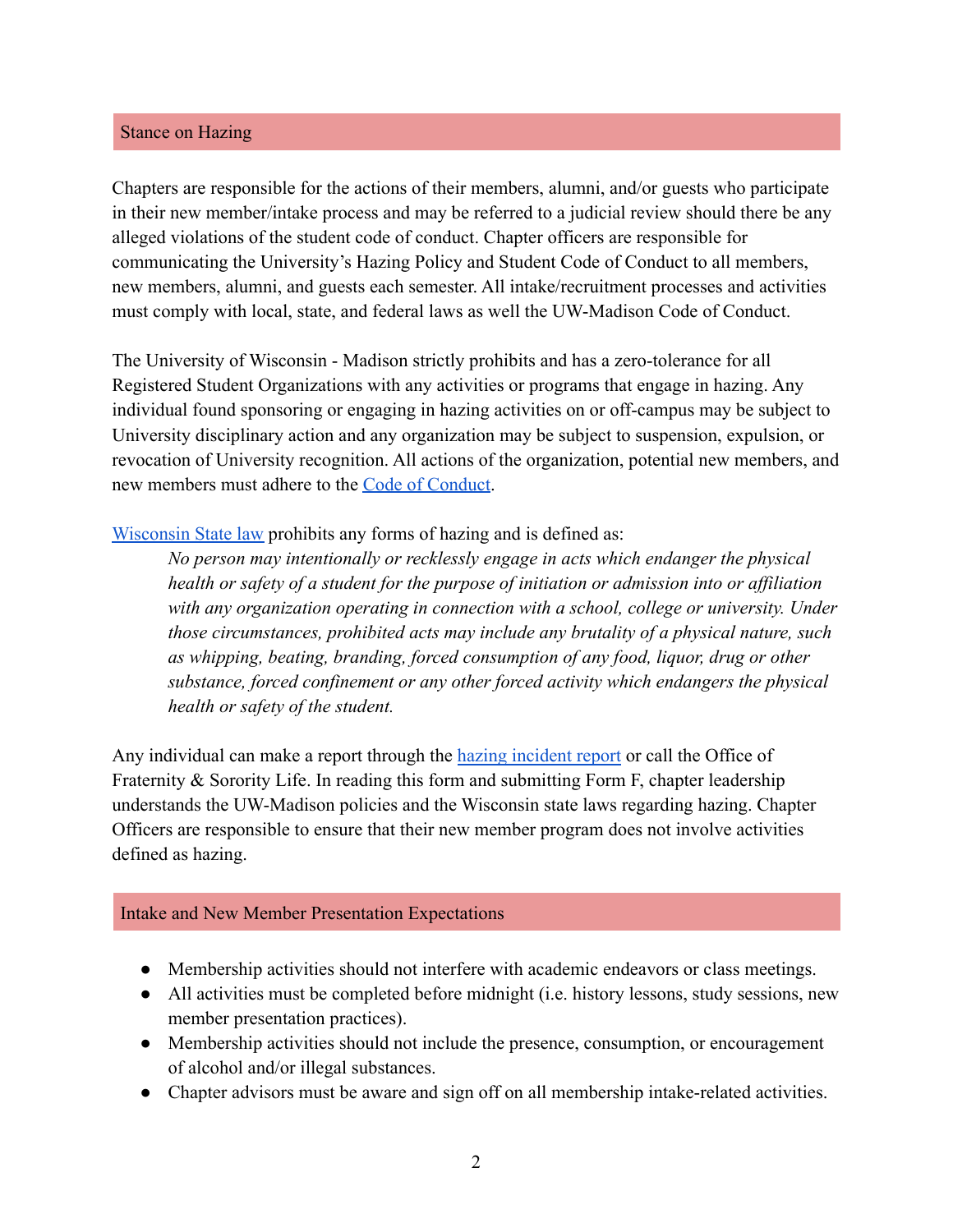- There shall be no forms of hazing as outlined in the Student Code of Conduct, state, and federal laws.
- All new members must be notified of the hazing and student code of conduct policies.
- Chapters must be in good standing with their inter/national headquarters, Office of Fraternity & Sorority Life, and their respective governing council prior to beginning an intake process.
- Candidates/aspirants must submit the [Membership Information](https://win.wisc.edu/submitter/form/start/135078) Form prior to beginning the intake process. Only the Office of Fraternity & Sorority Life will have access.
- All new member presentations and new member activities must be appropriate, inclusive, and respectful of all backgrounds and identities.
- Candidates/aspirants are not required to attend an intake/new member event on religious or cultural holidays and provide flexibility during their process.
- New member presentation shows are to be appropriate and refrain from using language or activities that allude to any type of hazing process (i.e. hitting, slapping, referencing dean of pledges, carrying bricks, physical labor, etc.).
- No new member presentation shall include sexually explicit language, gestures, references, or dismissive actions towards each other or other organizations.
	- a. Music must refrain from using derogatory terms. If doing so, it will lead to a judicial board meeting with the organization.
- The council advisor of the Office of Fraternity  $\&$  Sorority life must be notified 14 days prior to the new member's presentation.

## Intake Violations

Any violations of the Intake/Recruitment guidelines, or the Code of Conduct, state and federal laws, may result in a meeting and referral to the Committee on Student Organizations (CSO) or the respective council within the Office of Fraternity & Sorority Life. A violation of the policies may result in sanctions ranging from loss of privileges and not in good standing with the respective council to interim action/suspension of all new member and chapter activities.

If you have any questions, you may contact Cristian McGough, Fraternity & Sorority Life Specialist for Multicultural Greek Council and National Pan-Hellenic Council executive boards, at [camcgough@wisc.edu](mailto:camcgough@wisc.edu).

## Timeline Process & Required Paperwork

The following timeline is required in submitting paperwork to the Office of Fraternity & Sorority Life. Chapters are to submit proper paperwork before beginning an intake process for the semester, along with scheduling a meeting with your chapter coach.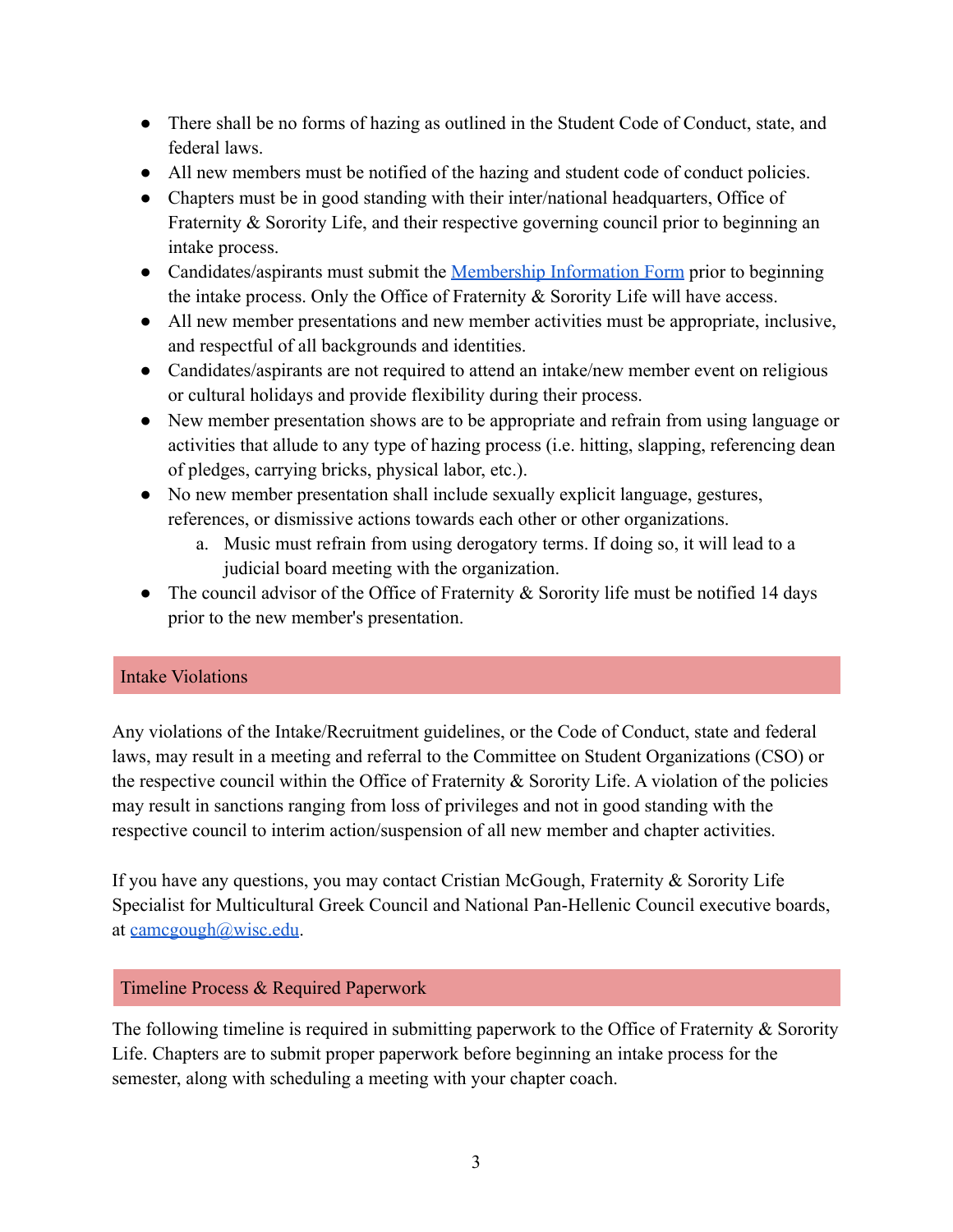#### Form A: Chapter Contact Information *(Required)*

This form will serve as your cover page with important contact information pertaining to your chapter, along with the submission of Intake Intent Form. **This must be completed with your Intent Form and Hazing Compliance Form one week prior to each semester begins.**

## Form B: Intake Intent Form *(Required)*

This form will serve as your intent to conduct an intake process for the semester. **It must be submitted one week prior to each semester beginning.** All chapters must complete this form noting whether they will or will not conduct intake.

If you will not be conducting an intake, you do not need to fill out Forms D - F.

### Form C: Hazing Compliance Form *(Required)*

This form outlines what hazing constitutes, along with the policies from the University of Wisconsin - Madison and state/federal laws. Please submit the form in conjunction with the intent form. It is an agreement not to violate nor participate in any form of hazing.

• Signatures must include participating chapters members of the intake process who communicated this information.

### Form D: Schedule of Intake

This form is used to provide detailed information regarding your informational and interest/recruitment meetings. We ask that you submit all meetings, gatherings, educational sessions(s), initiation ceremony, whether in person or virtual. **This form needs to be submitted three business day one week prior to any chapter hosted Activities (i.e. student org fair and council sponsored events do not count).**

### Form E: Prospective Candidates Form

**This form will need to be submitted 24 hours before starting an intake process.** Candidate/interests must also submit the online Membership Information Form to the Office of Fraternity & Sorority Life.

#### Form F: Notification of New Member Presentation

**This form needs to be submitted 14 days prior to the date of the new member presentation.** It will serve as your finalized logistics of your show and provide attention that a staff member from the Office of Fraternity & Sorority Life will confirm to be present at your presentation.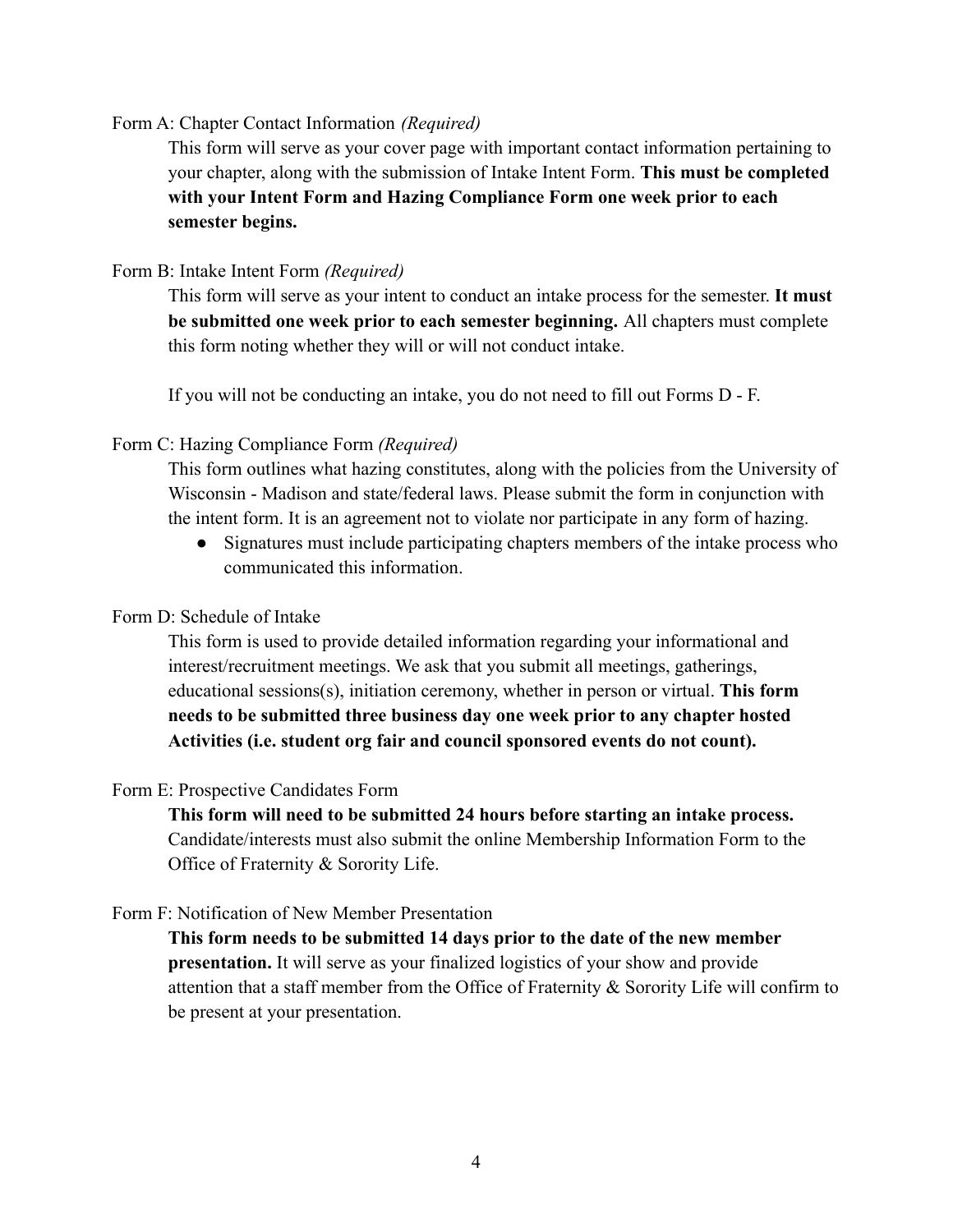## **Membership Intake Chapter Contact Information**

**This information is to be submitted with your** *"Membership Intake Intent Form"* **to the Office of Fraternity & Sorority Life one week prior to the semester beginning.** All information provided will be confidential and used only for the purpose of emergencies and/or if there are to be any violations of UW - Madison Code of Conduct, state, or federal law. (add link to docusign)

| Organization Name:                                            |
|---------------------------------------------------------------|
| <b>Chapter President</b>                                      |
|                                                               |
|                                                               |
| Phone:                                                        |
| <b>Membership/Recruitment Chair</b>                           |
|                                                               |
|                                                               |
| Phone:                                                        |
| <b>Primary Chapter Advisor</b>                                |
|                                                               |
|                                                               |
| Phone:                                                        |
| <b>Inter/National Headquarters or Regional/State Director</b> |

| Full Name: |  |  |
|------------|--|--|
| Email:     |  |  |
| Phone:     |  |  |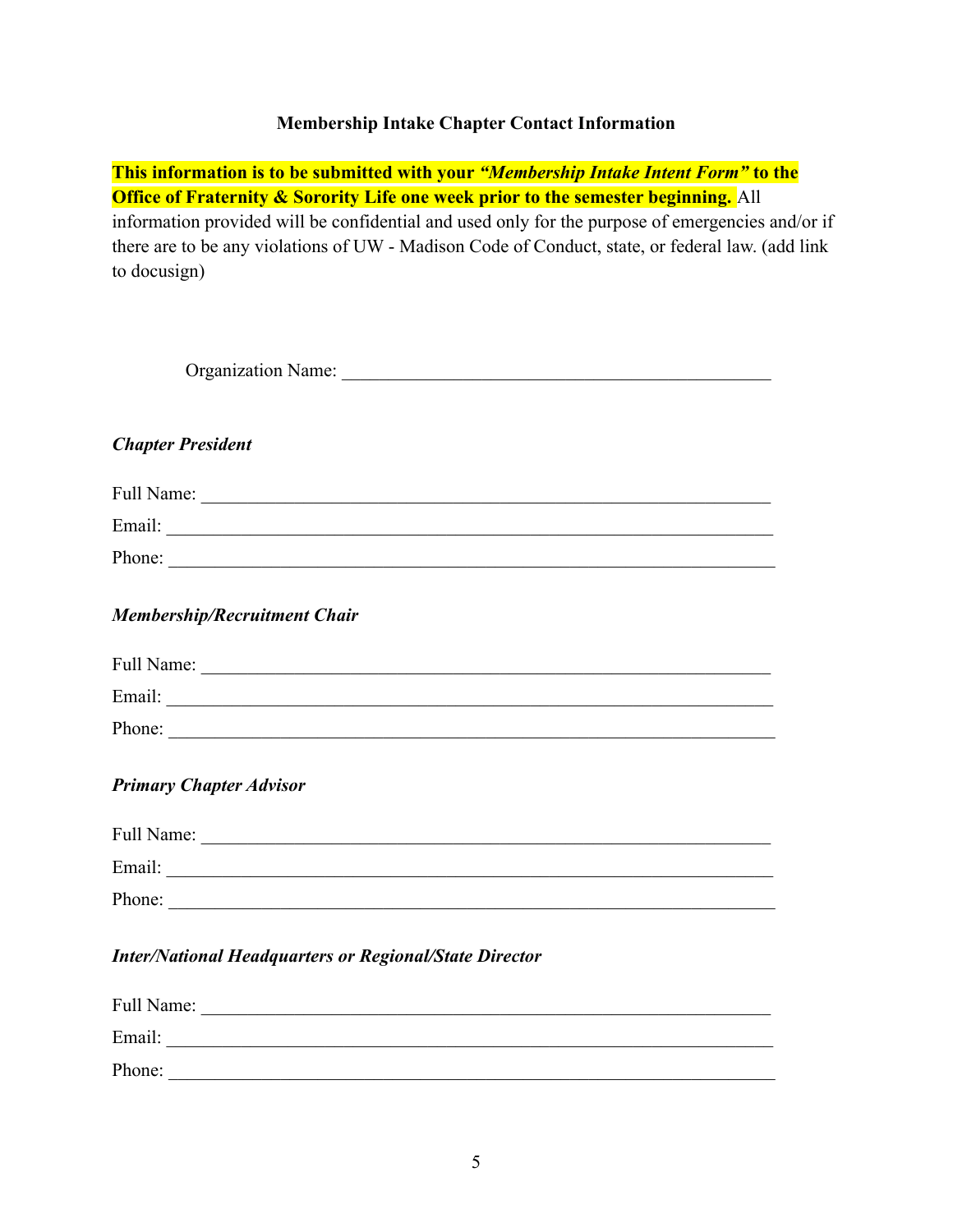### **Membership Intake Intent Form**

*Please complete the following form one week prior to the semester beginning*, noting whether your chapter will or will not conduct a membership intake this current semester. This form provides the Office of Fraternity & Sorority Life transparency within the organization and chapter advisor, along with stating your intentions regarding intake.

Organization Name: \_\_\_\_\_\_\_\_\_\_\_\_\_\_\_\_\_\_\_\_\_\_\_\_\_\_\_\_\_\_\_\_\_\_\_\_\_\_\_\_\_\_\_\_\_\_\_\_\_\_ Current Semester: (Fall/Spring)  $(Year)$ 

Is your chapter conducting a membership intake process for the current semester? Please circle below: Yes No

If answered no, please use the space to provide why your chapter will not conduct a membership intake for the semester.

 $\mathcal{L}_\text{max}$  , and the contribution of the contribution of the contribution of the contribution of the contribution of the contribution of the contribution of the contribution of the contribution of the contribution of t  $\mathcal{L}_\text{max} = \mathcal{L}_\text{max} = \mathcal{L}_\text{max} = \mathcal{L}_\text{max} = \mathcal{L}_\text{max} = \mathcal{L}_\text{max} = \mathcal{L}_\text{max} = \mathcal{L}_\text{max} = \mathcal{L}_\text{max} = \mathcal{L}_\text{max} = \mathcal{L}_\text{max} = \mathcal{L}_\text{max} = \mathcal{L}_\text{max} = \mathcal{L}_\text{max} = \mathcal{L}_\text{max} = \mathcal{L}_\text{max} = \mathcal{L}_\text{max} = \mathcal{L}_\text{max} = \mathcal{$  $\mathcal{L}_\text{max}$  , and the contribution of the contribution of the contribution of the contribution of the contribution of the contribution of the contribution of the contribution of the contribution of the contribution of t  $\mathcal{L}_\text{max}$  , and the contribution of the contribution of the contribution of the contribution of the contribution of the contribution of the contribution of the contribution of the contribution of the contribution of t

When will you begin intake? \_\_\_\_\_\_\_\_\_\_\_\_\_

| Candidates will be initiated on: |  |
|----------------------------------|--|
|                                  |  |

Neophyte presentation will be presented on:

| <b>Chapter President Signature:</b>   | Date: |  |
|---------------------------------------|-------|--|
| New Member/Intake Educator Signature: | Date: |  |
| <b>Chapter Advisor Signature:</b>     | Date: |  |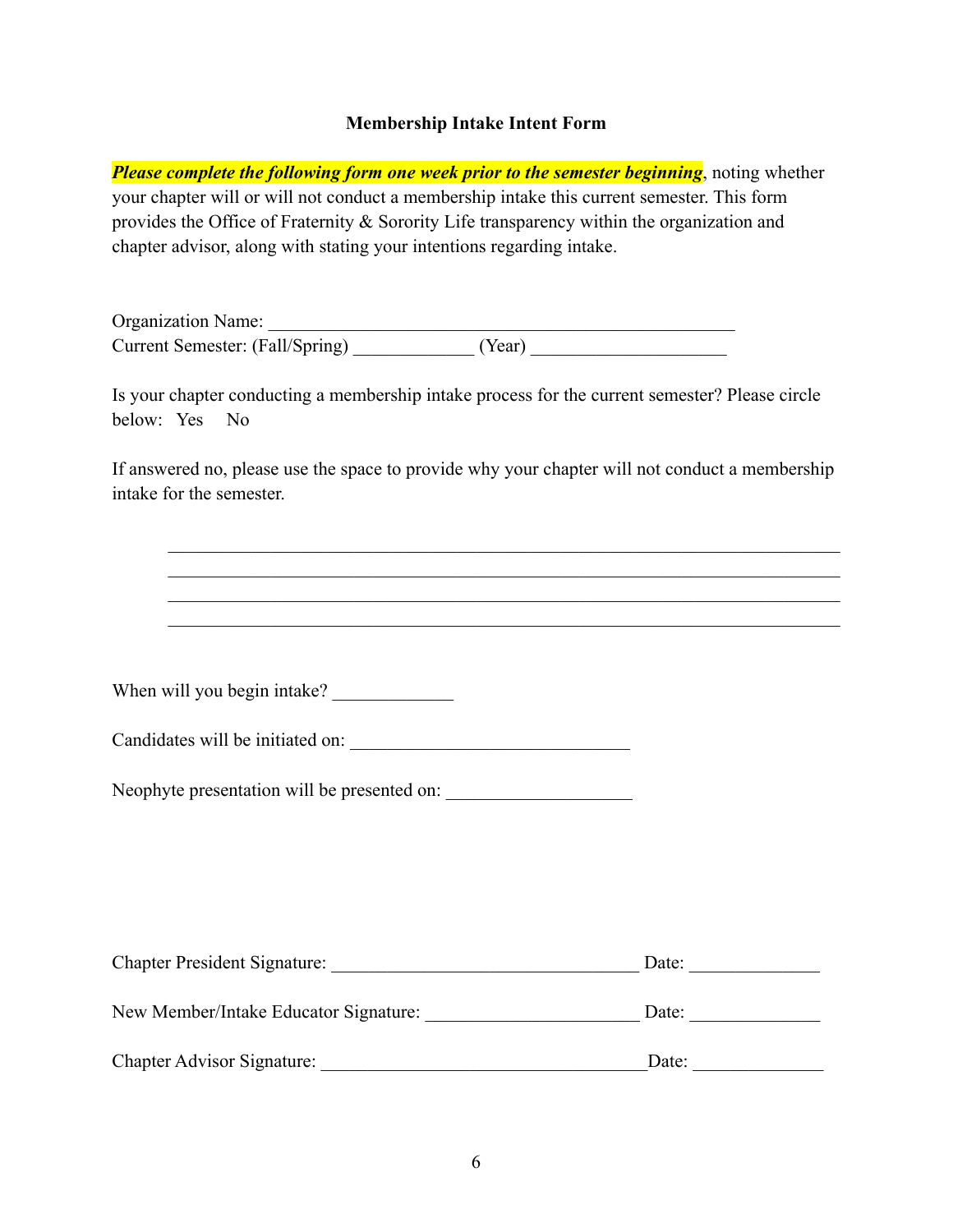### **Office of Fraternity & Sorority Life Hazing Compliance Form**

### *This form must be submitted one week prior to the semester beginning.*

We understand and certify that all activities sponsored or required by our national fraternity/sorority members or associate members comply with the UW-Madison Hazing Policy and with the State of Wisconsin.

We have informed the candidate/aspirant member(s) of our fraternity/sorority of the contents of the UW - Madison Hazing Policy. This policy will be read to all interests at the beginning of each semester's intake process.

We understand that participation in any hazing activity or knowledge of it and taking no action to stop the activity is in effect giving our approval to haze. It is our responsibility to not allow members of our organization, whether graduate status or undergraduate, to haze our interests and members. Failure to report any such activity of which you become aware may cause a referral to the Dean of Students Office.

We understand that failure to comply with the UW Madison Hazing Policy, state and federal laws will result in referral to the Dean of Students Office for an organizational or individual violation of the policies,

Our signatures below certify that we have read, understand, and agree to abide by the University of Wisconsin, state, and federal hazing policies/laws.

 $\mathcal{L}_\text{max}$  and the contract of the contract of the contract of the contract of the contract of the contract of

 $\mathcal{L}_\text{max}$  , and the contribution of the contribution of the contribution of the contribution of the contribution of the contribution of the contribution of the contribution of the contribution of the contribution of t

Fraternity/Sorority Organization Individual Chapter Name

 $\mathcal{L}_\text{max} = \frac{1}{2} \sum_{i=1}^n \mathcal{L}_\text{max}(\mathbf{z}_i - \mathbf{z}_i)$ Printed Name of Chapter President Printed Name of Intake/New Member Educator

Signature of Chapter President Signature of Intake/New Member Educator

Date Date

\_\_\_\_/\_\_\_\_/\_\_\_\_ \_\_\_\_/\_\_\_\_/\_\_\_\_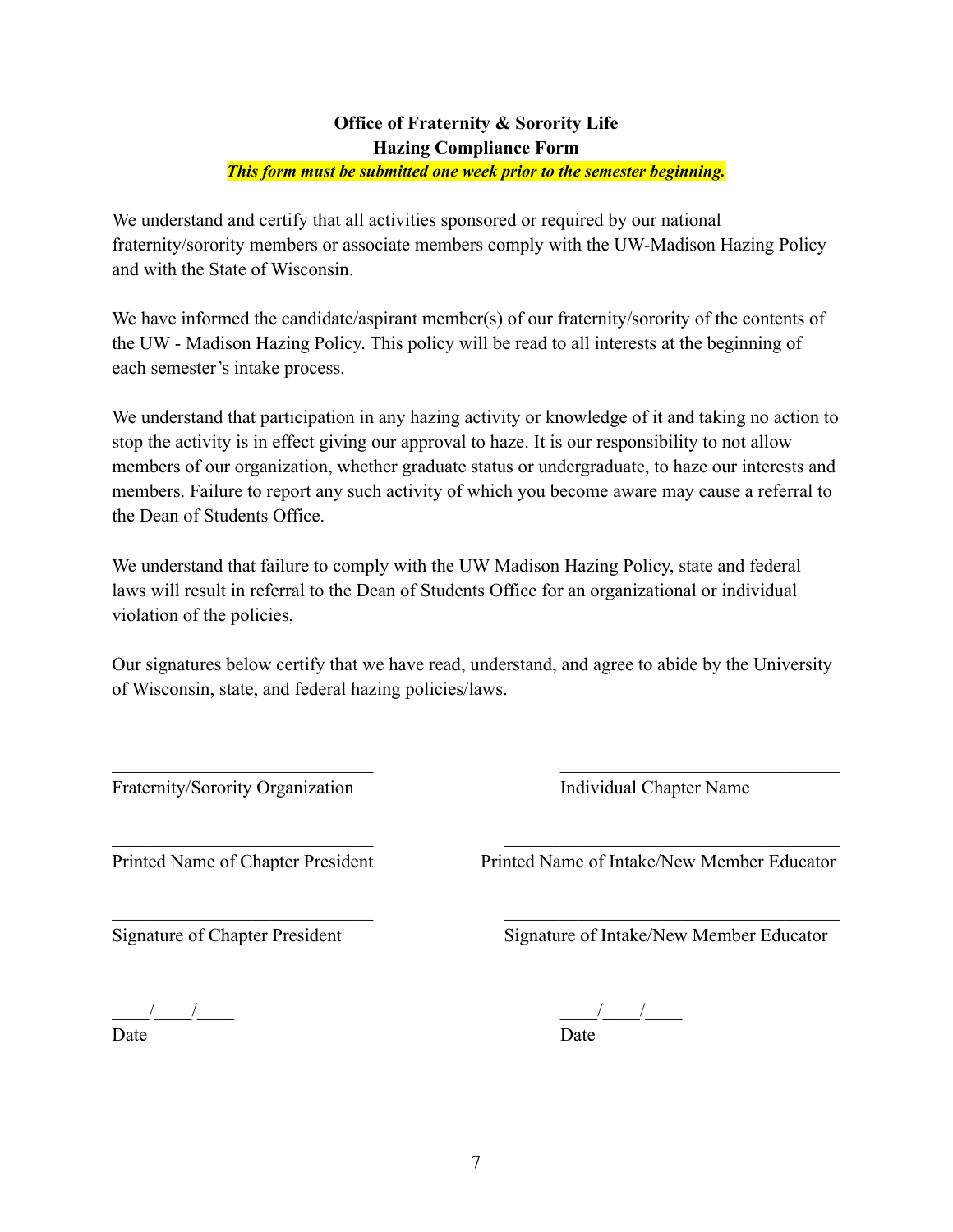## **Membership Intake Calendar/Timeline**

*Please list in detail: all meetings, gatherings, educational session(s), initiation ceremony, & new member presentation. You can also attach your own file. This is required three business days to any chapter membership activity. The first two lines provide an example.*

Organization Name: \_\_\_\_\_\_\_\_\_\_\_\_\_\_\_\_\_\_\_\_\_\_\_\_\_\_\_\_\_

| Date       | Function             | Activity              | <b>Activity Description</b>   | Location          | Time<br>(From-To) |
|------------|----------------------|-----------------------|-------------------------------|-------------------|-------------------|
| 09/12/2021 | Education Session #1 | Org. History          | Classroom set up w/powerpoint | Zoom              | 6p-10p            |
| 09/19/2021 | Ritual $#1$          | <b>First Ceremony</b> | Chapter ceremony              | <b>Union Room</b> | $2p-4p$           |
|            |                      |                       |                               |                   |                   |
|            |                      |                       |                               |                   |                   |
|            |                      |                       |                               |                   |                   |
|            |                      |                       |                               |                   |                   |
|            |                      |                       |                               |                   |                   |
|            |                      |                       |                               |                   |                   |
|            |                      |                       |                               |                   |                   |
|            |                      |                       |                               |                   |                   |
|            |                      |                       |                               |                   |                   |
|            |                      |                       |                               |                   |                   |
|            |                      |                       |                               |                   |                   |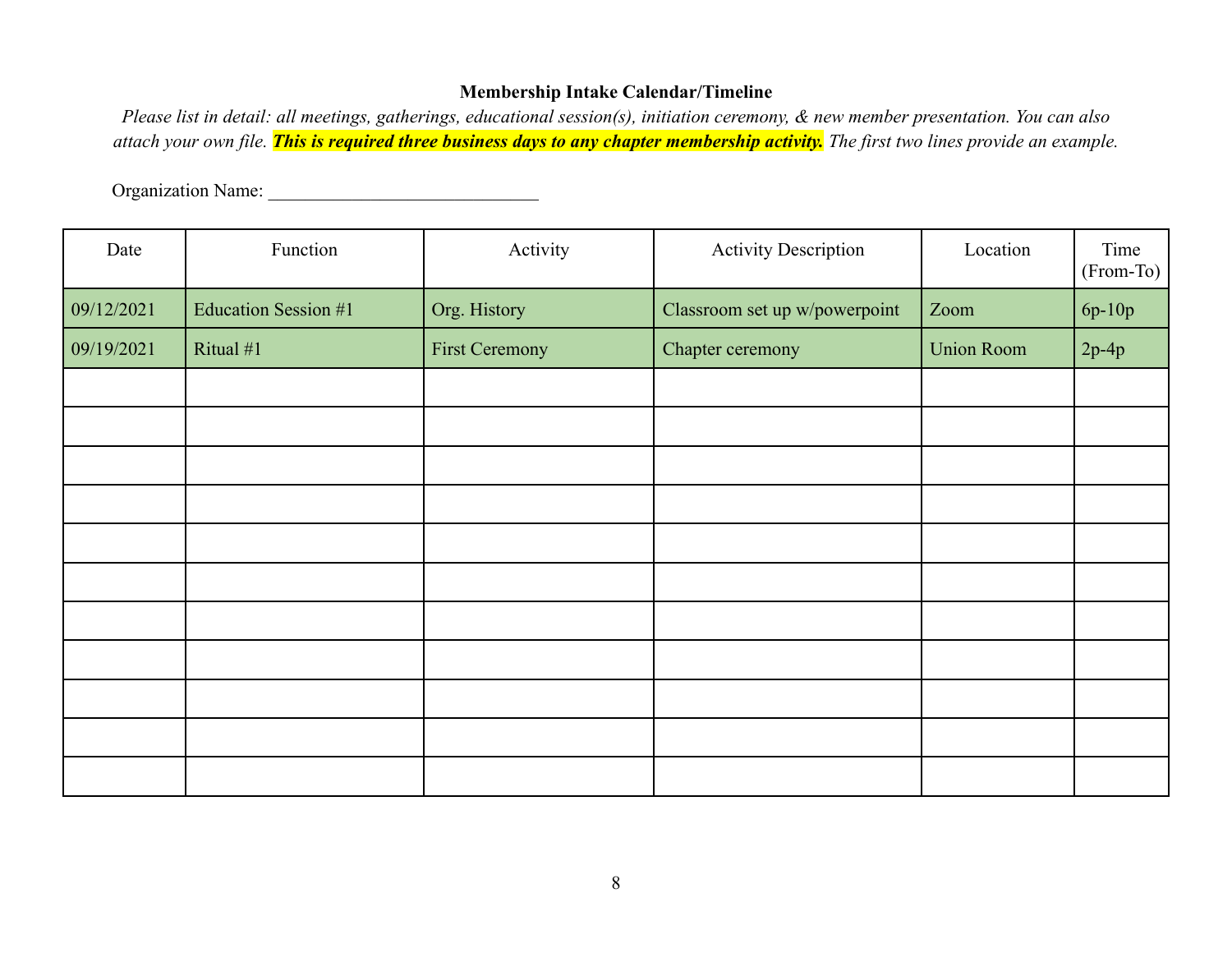## **Membership Intake Participants**

Please list all undergraduate and graduate members participating in your membership intake process for the semester. You can also attach your own file. **This form needs to be submitted 24 hours before starting your intake process.**

\**Each candidate must also submit an online membership [information form](https://win.wisc.edu/submitter/form/start/135078) within the Office of Fraternity & Sorority Life*

Organization Name:

| <b>Full Interest/Candidate</b><br><b>Name</b> | <b>Status</b><br>(Undergraduate/Graduate) | <b>NetID</b> |
|-----------------------------------------------|-------------------------------------------|--------------|
|                                               |                                           |              |
|                                               |                                           |              |
|                                               |                                           |              |
|                                               |                                           |              |
|                                               |                                           |              |
|                                               |                                           |              |
|                                               |                                           |              |
|                                               |                                           |              |
|                                               |                                           |              |
|                                               |                                           |              |
|                                               |                                           |              |
|                                               |                                           |              |
|                                               |                                           |              |
|                                               |                                           |              |
|                                               |                                           |              |